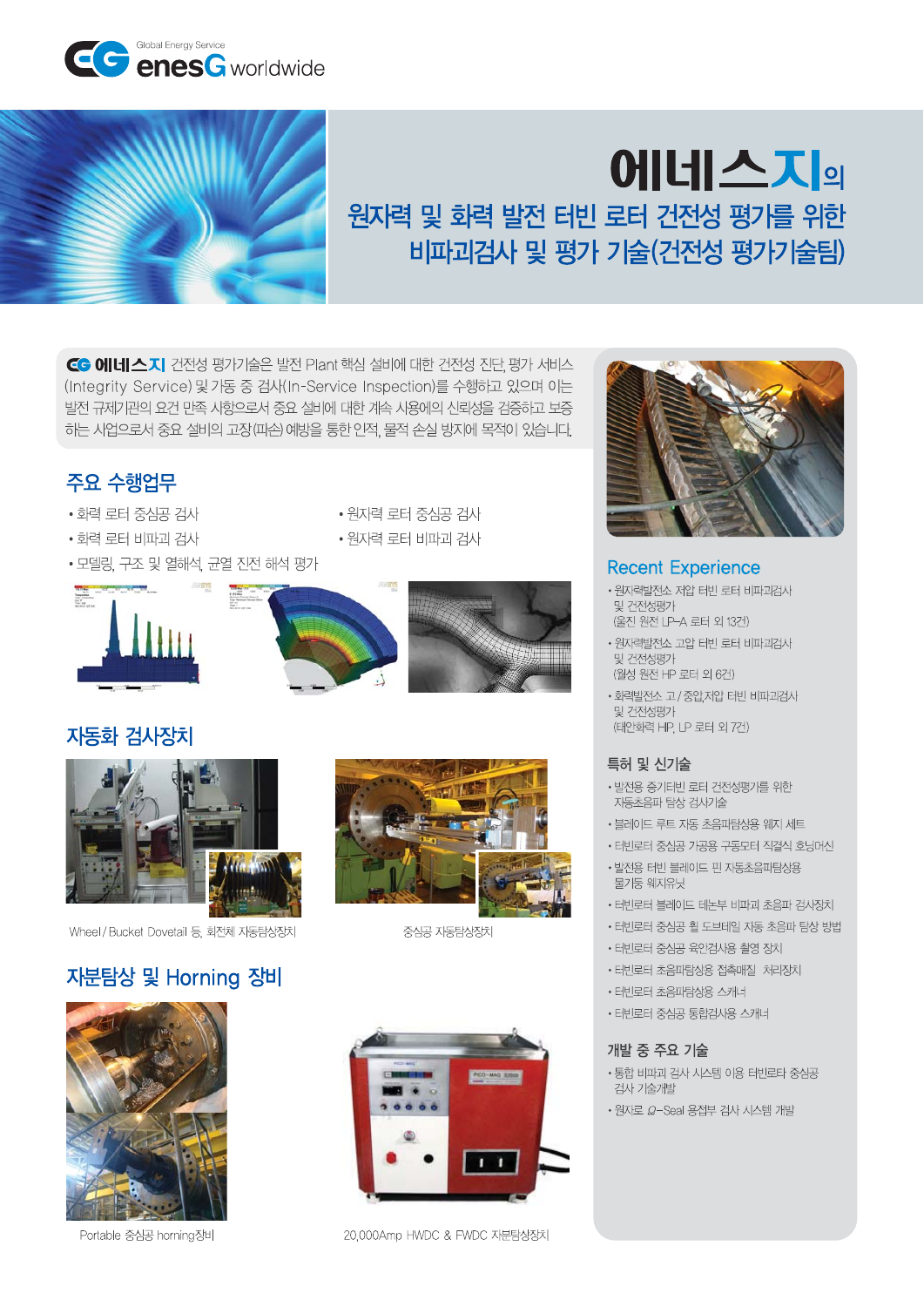



# **에네스지** 100기 이상의 발전 플랜트 성능진단 및 인수성능시험수행 실적을 보유한 기술(성능기술팀)

CG 에네스지 성능기술은 국내 최고의 성능진단 및 계측 전문 기관으로서의 역할을 담당하고 있으며 기술력에 있어 세계적 기업과 대등하거나 더 월등하다 평가 받고 있습니다. 또한 우수한 기술 경쟁력을 통해 국내발전소는 물론 전 세계 발전소를 대상으로 활발한 해외 영업을 전개하고 있습니다.

# 주요 수행 업무

#### International Code Test

국제 표준 기술을 적용한 계약 보증 인수성능 수행 및 제 3 기관 기술감리

- Overall Power Plant
- Fired Steam Generator
- Gas Turbine HRSG
- Steam Turbines
- Gas Turbines
- Heat Exchangers
- Test Uncertainty Analysis



### 발전설비 정밀 열 성능진단

- ∙ 발전설비의 기준 효율점(Baseline Performance) 확립
- 비정상적 성능 저하(Aging, Degradation) 원인 진단
- 증기터빈 유로 손실 평가(Steam Path Audit)
- 밸브 누설 진단 (Cycle Isolation Valve Leakage Detecting Service)

#### 주급수 유량계 교정

• 에네스지가 보유한 원자력 주급수 유량계 교정설비는 원자력 발전소의 효율을 결정하는 핵심 요소인 주 급수 유량을 측정하는 유량계를 교정하는 설비로서 아시아의 유일한 설비임.

#### Software and PMS 구축

- Add-in module을 이용한 성능진단용 Modular Tool 개발 및 열평형도 제공
- 실시간 성능진단 시스템 구축

### 성능보증 관련 계약 기술 지원

- ITB(Invitation to Bid)단계의 성능보증 조건 및 Consulting
- 계약 조건에 부합하는 성능시험 방법론 및 절차개발
- $\bullet$  성능보증용 열평형도 검토







#### 최근 5년간 주요 사업 실적



- GS EPS 당진복합 3호기 (PTC 46)<br>• GS EPS 당진복합 3호기 (PTC 46)<br>• 포스코 인천복합 7,8,9 (PTC 46) )
- 
- Glow CFB 115MW FPP Project in Thailand (PTC 46, PTC 4.0, PTC 6.0)
- Gheco PCB 660MW FPP Project in Thailand<br>(PTC 46, PTC 4.0, PTC 6.0)
- Kallpa CCPP Add-on Project in Peru
- (PTC 46, PTC 22, PTC 4.4, PTC 6.2)<br>Chilka CCPP Add—on Project in Peru •
- 
- (PTC 46, PTC 22, PTC 4.4, PTC 6.2)<br>• Rotem CCPP Project in Israel
- (PTC 46, PTC 22, PTC 4.4, PTC 6.2)
- Qurayya IPP CCPP Project in Saudi Arabia<br>(PTC 46, PTC 22, PTC 4.4, PTC 6.2)
- 
- Maragiq 300MW TPP Project in Saudi<br>Araba (PTC 46, PTC 4.0, PTC 6.0, PTC 12.1, PTC 12.2)
- Shoaiba II CCPP Project in Saudi Arabia (PTC 46, PTC 22, PTC 4.4, PTC 6.2)
- Takoradi II CCPP Add-on in Ghana •<br>(PTC 46, PTC 22, PTC 4.4, PTC 6.2)
- 
- Ciproel CCPP Add—on in Cote D' Ivoire<br>(PTC 46, PTC 22, PTC 4.4, PTC 6.2)—진행 중<br>• Tufanbeyli CFB 150MW FPP Project in Turkey
- (PTC 46, PTC 4.0, PTC 6.0)—진행 중

- 고리 #1,2,3,4 Turbine Cycle (Nuclear)<br>• 한빛 #1,2,3,4,5,6 Turbine Cycle (Nuclear)<br>• 한울 #2,3,4,5,6 Turbine Cycle (Nuclear)
- 
- 월성 #1,2,3,4 Turbine Cycle (Nuclear)
- 신고리 #1,2 Turbine Cycle (Nuclear)<br>• 신월성 #1,2 Turbine Cycle (Nuclear)
- 화성열병합
- 하동 #1,2,5,6 Overall Power Plant (Fossil)

enesG is exclusively conducting periodical performance diagnostic testing program for<br>KHNP's 22 nuclear units and KOSPO's 6 fossil Lunits

• Cabras Diesel Power Plant #3,4 in Guam (Diesel) • Kanudi Diesel Power Plant #1,2 in PNG (Diesel)

• GS EPS 당진복합 1, 2, 3호기<br>• 국내 가동 중 원자력 발전소 22개 호기  $(2013H - \pm 2)$